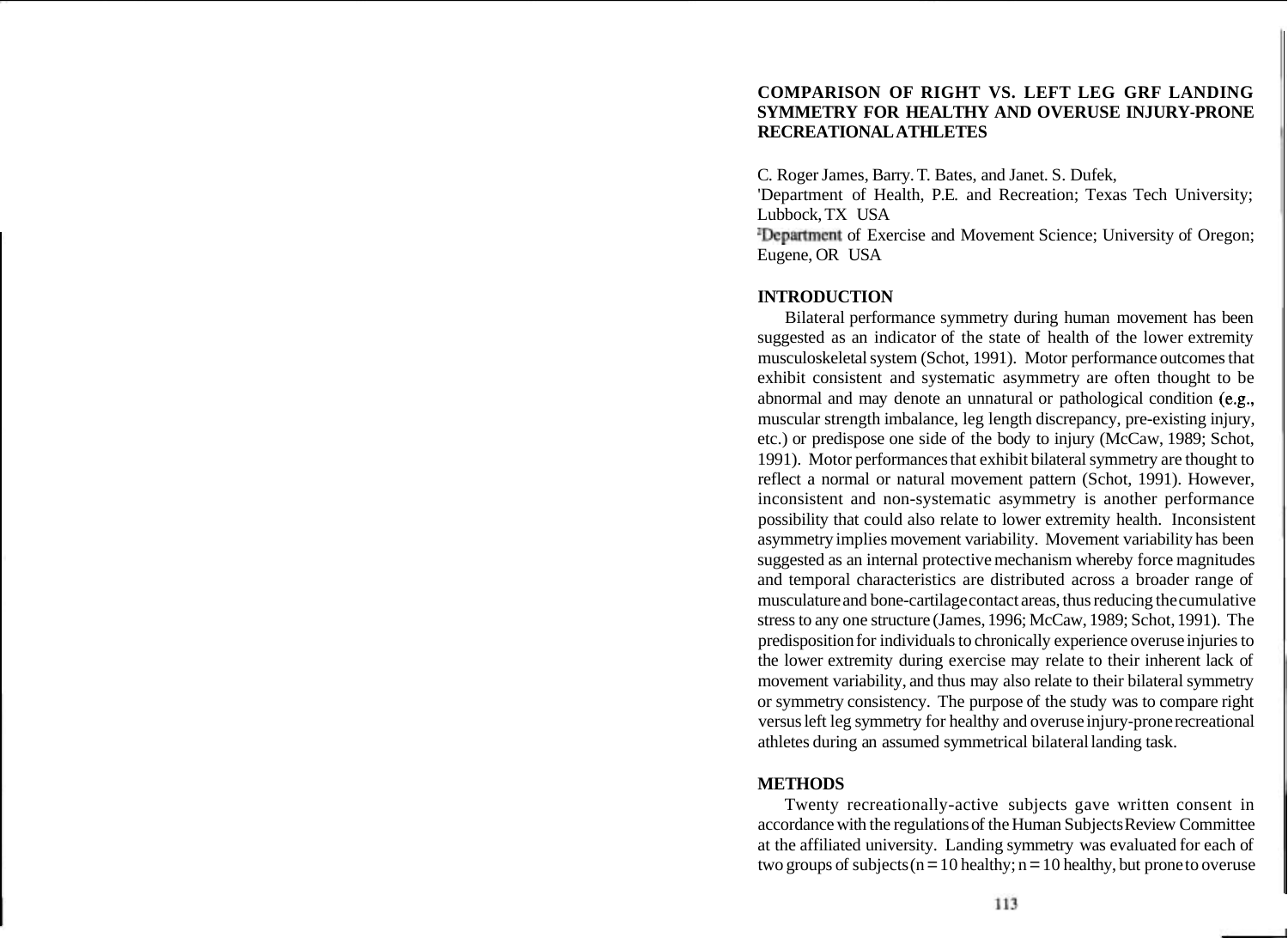injuries) by examining vertical ground reaction force (GRF; 1000 Hz) magnitude and temporal variables for each leg while landing from three different heights (50, 100, and 200% of maximum vertical jump, MVJ). Landings were performed from a wooden platform, adjusted to the appropriate height, onto a dual force platform system (Advanced Mechanical Technology, Inc.; one foot per platform). Magnitudes of the first (Fl) and second (F2) maximum force values obtained during the impact phase (0- 100 ms post-contact) were identified along with the temporal occurrences of these events (TI andT2, respectively). Vertical GRF pattern consistency varied among subjects and across heights, therefore, when F1 and F2 could not be individually identified the maximum force magnitude and temporal values for the impact phase were assigned to the F2 and T2 variables, respectively. The F2 and T2 values were utilized to evaluate differences between legs (one-way Analysis of Variance,  $ANOVA$ ; = 0.05) for each group and landing height. Additionally, GRF pattern consistency between legs was monitored for each group by a tally which tracked the number of unimodal (single peak) curves for each landing height.

#### **RESULTS**

Mean and standard deviation values for the peak GRF magnitude (F2) and temporal (T2) variables are given in Table 1. Results of the right versus left leg comparisons for each group are summarized in Table 2. ANOVA results indicated no significant right-left side differences for either the GRF magnitude or temporal variables for the healthy subject group. The injury prone ,group exhibited significant ( $p \quad 0.05$ ) right-left side differences for the 50% MVJ height (right greater than left) and for the 100% MVJ height condition (right greater than left). No right-left temporal differences were observed for the injury prone group.

Results of the descriptive GRF tally for the occurrence of unimodal landing curve patterns (Table 3) suggest that the injury prone group might have been more consistent between legs in producing traditional bimodal GRF-time histories. A unimodal curve was defined as a GRF-time history that did not follow the typical bimodal (Fl-toe, F2-heel) landing pattern, suggesting a flat-footed landing style. The 50% MVJ height elicited a rightleft unimodal curve count of 21 and 30, respectively, for the healthy group and 19 and 19, respectively, for the injury prone subjects. For the 100% MVJ height condition the healthy group exhibited a total (sum of all subjects) of two right side and three left side unimodal curves, while the injury prone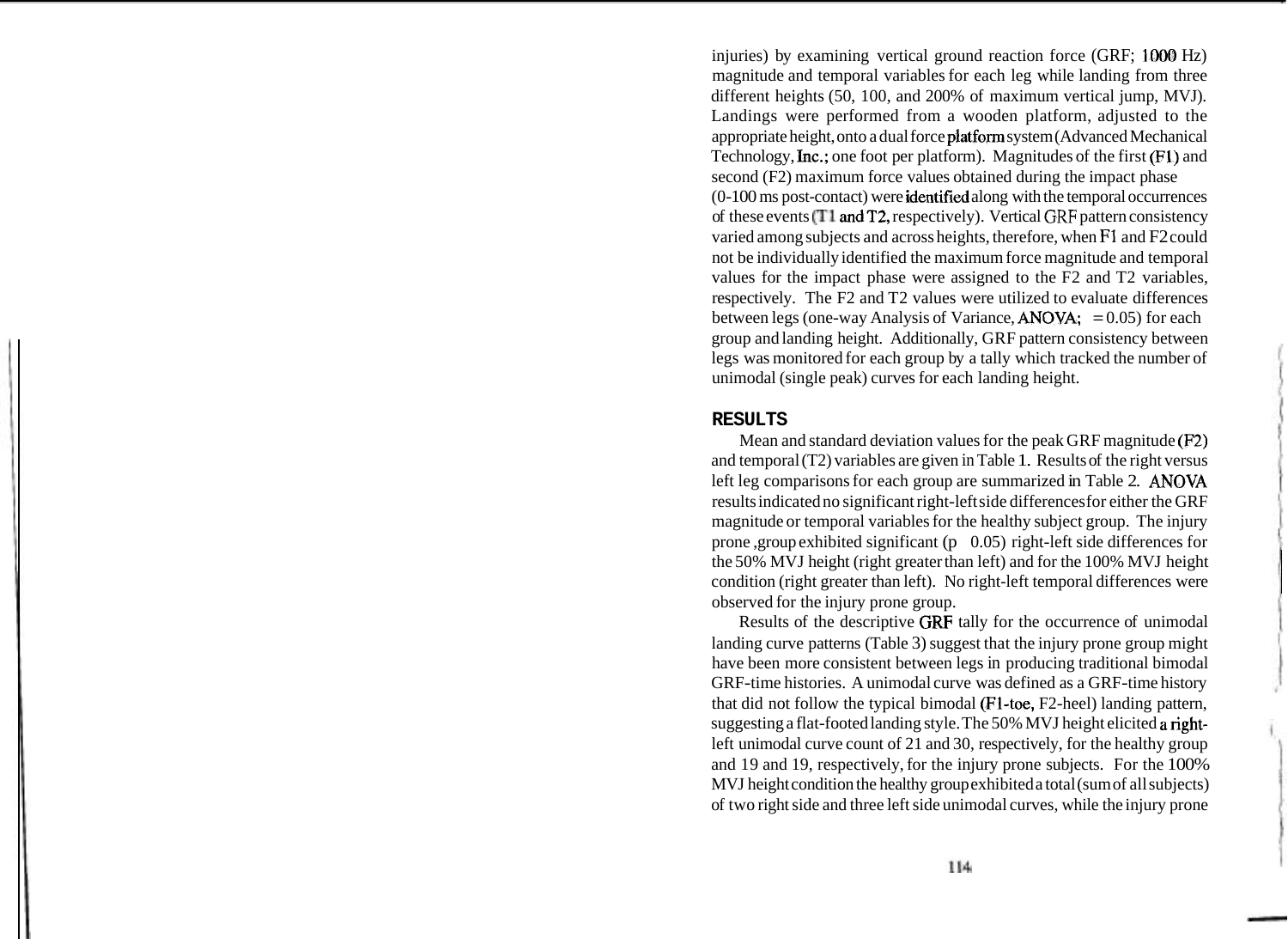group exhibited no unimodal curves from either leg. No unimodal curves were detected for either subject group while landing from the 200% MVJ height.

### **Table 1.**

| Group      | Height   | <b>Statistic</b> | T2R   | F2R   | T2L   | F2L   |  |
|------------|----------|------------------|-------|-------|-------|-------|--|
| Healthy    | 50% MVJ  | М                | 0.052 | 20.71 | 0.044 | 15.95 |  |
|            |          | SD               | 0.018 | 7.57  | 0.026 | 5.98  |  |
| Healthy    | 100% MVJ | м                | 0.046 | 25.94 | 0.045 | 23.24 |  |
|            |          | SD               | 0.012 | 8.51  | 0.010 | 7.40  |  |
| Healthy    | 200% MVJ | м                | 0.039 | 38.81 | 0.038 | 38.91 |  |
|            |          | SD               | 0.006 | 8.48  | 0.007 | 7.92  |  |
| Inj. Prone | 50% MVJ  | M                | 0.052 | 21.57 | 0.043 | 13.68 |  |
|            |          | SD               | 0.018 | 4.75  | 0.022 | 3.90  |  |
| Inj. Prone | 100% MVJ | м                | 0.051 | 27.40 | 0.051 | 20.20 |  |
|            |          | SD               | 0.009 | 6.44  | 0.011 | 5.46  |  |
| Inj. Prone | 200% MVJ | м                | 0.042 | 39.65 | 0.043 | 37.01 |  |
|            |          | <b>SD</b>        | 0.006 | 7.70  | 0.007 | 6.59  |  |

Bilateral Mean and Standard Deviation Values for Vertical Ground Reaction Force Magnitude and Temporal Variables.

Values are 10 subject averages of 10 trial mean values.

Units for GRF magnitude and temporal variables are Nkg and s, respectively. F2 and T2 denote peak force and time to peak force, respectively;  $R = right$ ,  $L = left$ .

 $\ddot{\phantom{a}}$ 

# **Table 2.**

ANOVA Results for GRF Symmetry Comparisons.

| Group      | Height   | F2 R vs. E2 L | T <sub>2</sub> R vs. T <sub>2</sub> L |  |  |  |
|------------|----------|---------------|---------------------------------------|--|--|--|
| Healthy    | 50% MVJ  | ns            | ns                                    |  |  |  |
| Healthy    | 100% MVJ | ns            | ns                                    |  |  |  |
| Healthy    | 200% MVJ | ns            | ns                                    |  |  |  |
| Inj. Prone | 50% MVJ  | >             | ns                                    |  |  |  |
| Inj. Prone | 100% MVJ | >             | ns                                    |  |  |  |
| Inj. Prone | 200% MVJ | ns            | ns                                    |  |  |  |
|            |          |               |                                       |  |  |  |

ns indicates a non-significant comparison (p>0.05).

 $\gg$  indicates right side variable significantly greater (p 0.05) than left side variable. F2 and T2 denote peak force and time to peak force, respectively; R=right, L=left.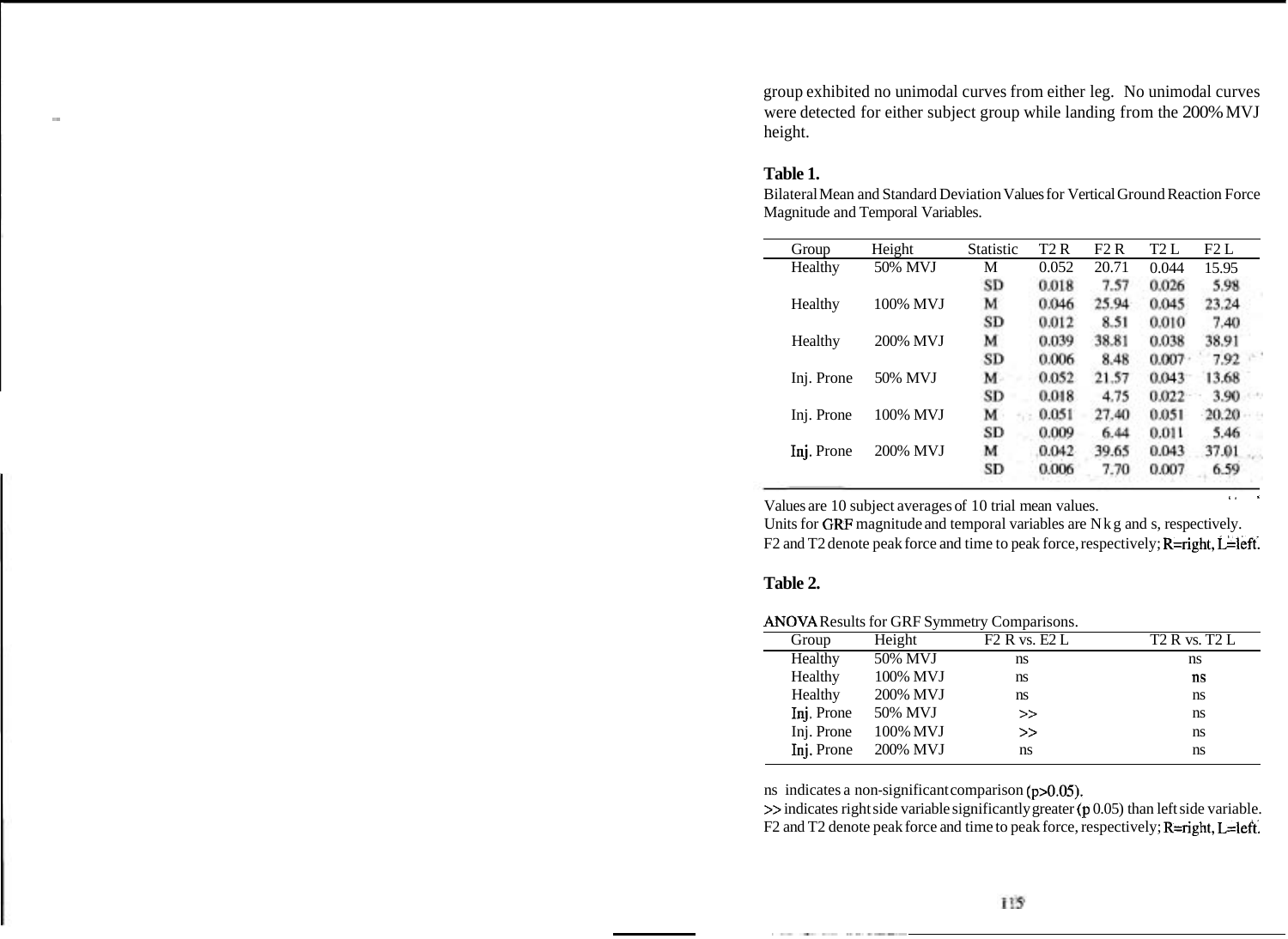| Unimodal Curve Count for GRF Symmetry Comparisons. |          |       |      |  |  |  |  |
|----------------------------------------------------|----------|-------|------|--|--|--|--|
| Group                                              | Height   | Right | Left |  |  |  |  |
| Healthy                                            | 50% MVJ  | 21    | 30   |  |  |  |  |
| Healthy                                            | 100% MVJ |       | 3    |  |  |  |  |
| Healthy                                            | 200% MVJ |       |      |  |  |  |  |
| Inj. Prone                                         | 50% MVJ  | 19    | 19   |  |  |  |  |
| Inj. Prone                                         | 100% MVJ |       |      |  |  |  |  |
| Inj. Prone                                         | 200% MVJ |       |      |  |  |  |  |

### **Table 3.**

Values represent the number of unimodal curves present for all subject-trials in each condition.

### **DISCUSSION**

The functional significance of these results is not clear. However, one might speculate that the asymmetrical GRF magnitude values observed for the injury prone group are related to their injury history, although the causeeffect relationship cannot be determined from these data. One interpretation may be that the presence of the asymmetry predisposed the injury prone subjects to chronic overuse injuries. Alternatively, anticipation of recurrent injuries may have prompted subjects to land asymmetrically in order to protect a specific leg. Interestingly, both observed asymmetries occurred in the same direction (right greater than left) even though the injury history of the injury prone subjects indicated no preferential leg. The absence of asymmetry at the highest height could relate to the imposed performance demands during this condition. Preferential protection of a specific leg or non-volitional asymmetry may not have been a viable movement option for subjects in order for them to successfully complete the task; equal contribution from both legs may have been required.

The number of differences between right and left leg unimodal curves might be related to the amount of movement variability exhibited by each subject group. The fewer total number of unimodal curves and the fewer number of right-left differences suggest less performance variability for the injury prone group. Two possible interpretations are (1) subjects in the injury prone group exhibited more consistent asymmetry (e.g. less variability) because of their previous injuries (e.g. favoring one leg over the other), and (2) the predisposition for subjects to incur chronic overuse injuries results from their consistent asymmetrical performances, as suggested by McCaw (1989) and Schot (1991).